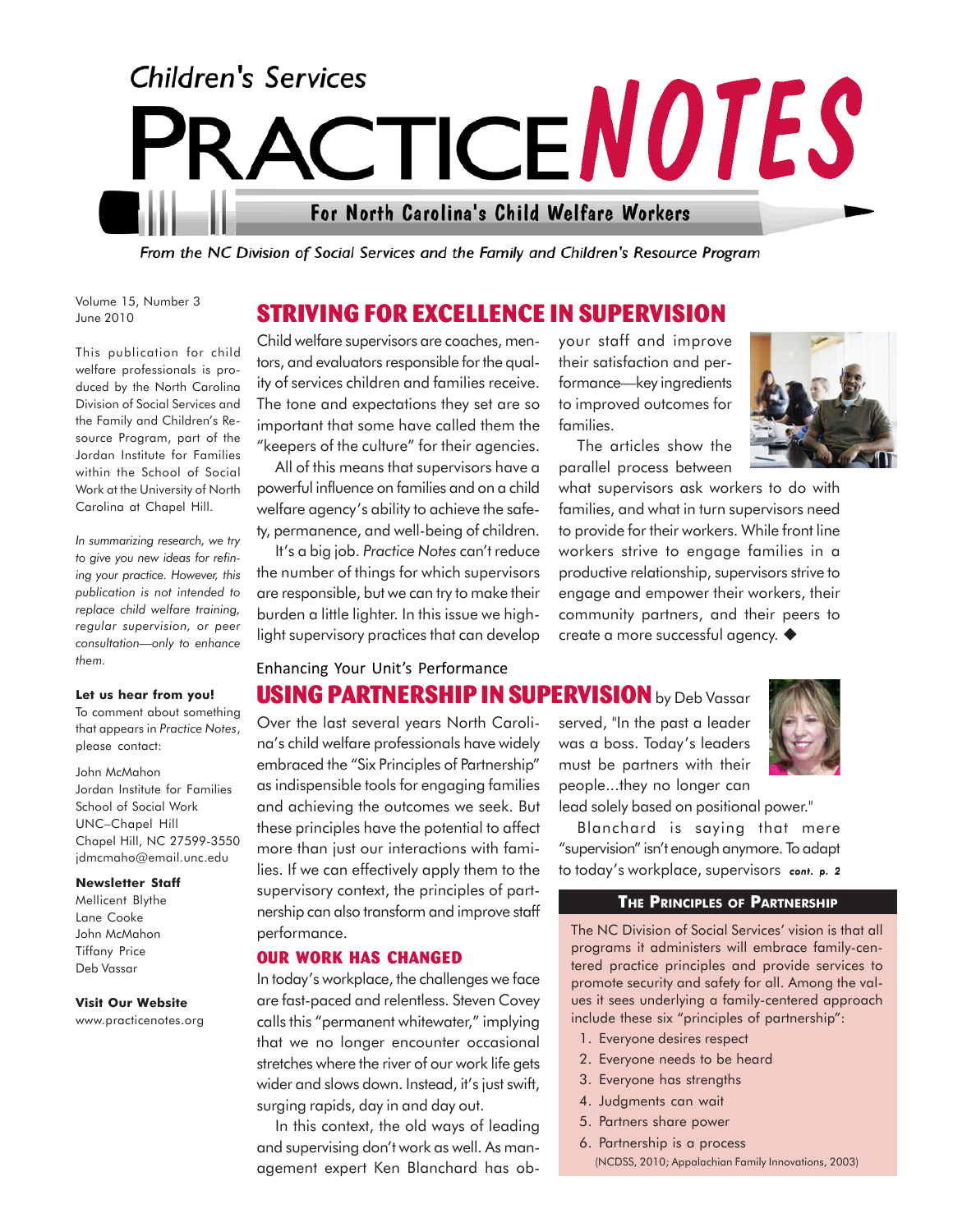# **PARTNERSHIP** *from p. 1*

and managers must partner with their employees. By doing so, they stand a better chance of safely (and sanely) navigating the whitewater and ensuring the safety, permanence, and well-being of children.

## **PARTNERSHIP IN ACTION**

Having trouble picturing what a partnership approach to supervision would look like in the real world? Let's take a look at each of the six principles of partnership from a supervisory perspective.

**PRINCIPLE: Everyone desires respect**. This principle, which is the foundation of the other five, means that partnership is impossible without mutual respect. Accepting this principle as a supervisor means you must honor your employees' opinions and world views. Asking their opinion, listening to what they have to say, and valuing their abilities demonstrates your respect.

In their book *I Don't Have to Make Everything All Better* (1995)*,* Joy and Gary Lundberg write that every person has the universal need to believe "I am of worth, my feelings matter, and someone really cares about me."

When supervisors ask the simple question "What do you think?" they are recognizing their employees' worth. Truly listening to their answers to this simple question is a universally recognized sign of respect. Employees will recognize this and feel empowered.

**PRINCIPLE: Everyone needs to be heard and understood.** The key to understanding is listening, not only with your ears but with your eyes and your feelings. Empathic listening begins with the listener's desire to understand another's point of view—to enter their frame of reference.

## **STEPS TO TAKE**

- Show respect by regularly asking your employees: "What do you think?"
- Whenever appropriate, say, "Tell me more" in a way that clearly conveys your desire to understand their point of view.



- Suspend judgment, even if an employee's suggestions seem completely "off the wall."
- Ask yourself, "What behavior do I want MORE of in this person?" Then emphasize that behavior.
- When you can, share your authority. This gives people a chance to show they can handle situations

## **THE PARTNERSHIP APPROACH HELPS SUPERVISORS BY . . .**

- Improving staff retention. Study after study has linked supervisory support to staff retention. Supporting your workers makes a real difference to your agency's bottom line, both financially and in terms of the outcomes that can be achieved by a stable, cohesive, well-trained workforce.
- **Giving you peace of mind**. The partnership approach helps you develop your staff. As your partnership deepens, so will your trust and confidence in their abilities.
- **Helping you find solutions**. No one has all the answers. Partnering with your staff by regularly seeking their input boosts creativity and expands your problem-solving options.
- **Sending a clear, consistent message**. Consistently approaching staff in partnership models the approach we want them to take with families.

Because of time pressures, supervisors often feel it's easier to simply tell an employee who's asked a question what to do. Although this is understandable, "partnering" with your staff requires exploring options with them instead of giving answers.

If you respond to a question by saying, "Tell me more," with a clear intention of understanding their point of view, you validate both the person and their opinion. In short, you tell them that you have heard and understood what they have to say.

**PRINCIPLE: Everyone has strengths.** We hire employees for their strengths. When problems arise around an employee's performance, however, strengths are sometimes forgotten.

For example, an especially creative employee may sometimes appear unfocused, even childlike. Yet as a supervisor, you need to keep your employees focused and on task. Because of this, your employee's lack of focus may look like a problem to you.

How do you keep an employee focused on the task at hand without stifling creativity? One strategy is to ask yourself, "What behavior do I want MORE of in this person?" Then emphasize that behavior.

Most of us do not get better in our work by focusing on what we do wrong, but by focusing on our strengths and what we do right.

PRINCIPLE: Judgments can wait. Accepting this principle requires that judgments be carefully consid-independently and helps them learn. *cont. p. 3*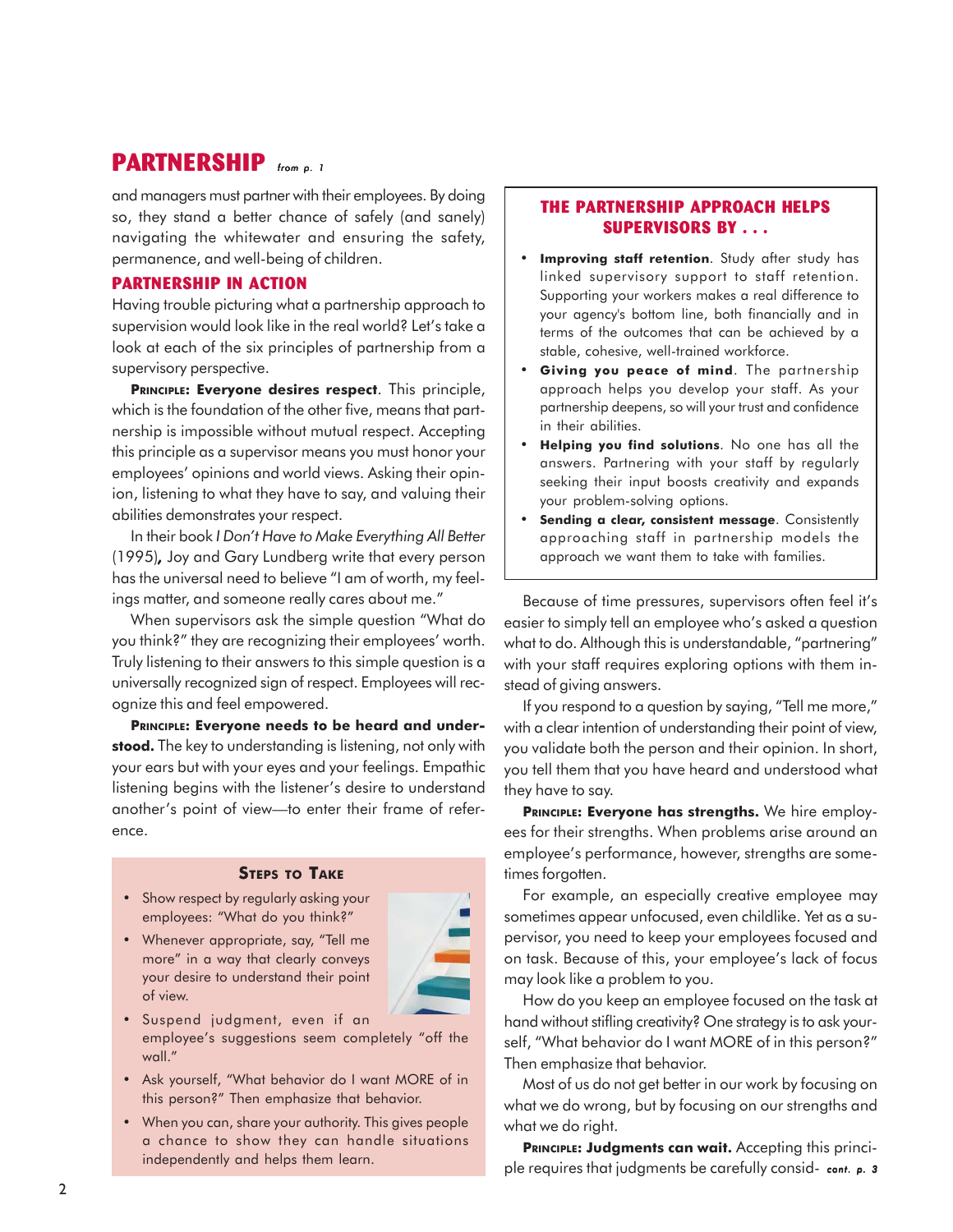#### *from p. 3*

ered and well founded. Once we make a judgment, we tend to stop gathering new information or to interpret new information in light of the judgment already made.

We all make mistakes, and inexperienced employees generally make more mistakes than the veterans. But as the Zen master Shunryu Suzuki (1970) noted, "In the beginner's mind there are many possibilities, but in the expert's there are few."

How often are we surprised when "fresh eyes" provide critical insights into a particularly knotty problem? Just because a new employee's suggestions seem to be completely "off the wall" doesn't mean they are wrong. Suspend judgment and try to see the problem from their perspective. You may be very glad you did.

And remember, your decisions and judgments as a supervisor can have far-reaching consequences affecting not only the families we serve but your employees' performance and their careers as well.

PRINCIPLE: Partners share power. Power differentials create obstacles to partnership. In our society, the person in power has the responsibility to initiate a relationship that supports partnership. It's a tricky matter, complicated by the fact that along with power comes responsibility, not only for the partnership but for the consequences of your partner's actions.

As a manager/supervisor, it's your job to develop your workers. You want them to grow stronger, develop their abilities and competencies, and learn to handle ever more complex situations independently.

As they grow, you will naturally share more of your authority. Your partnership with them deepens as your trust and confidence in their abilities grows. Ultimately, of course, you still have your power, as well as responsibility for the outcomes they help families achieve.

**PRINCIPLE: Partnership is a process.** While each of the principles has merit on its own, all six are necessary for partnership. Each principle supports and strengthens the others.

In addition, this principle acknowledges that putting the principles into practice is difficult. Accepting the principles is not enough; applying them consistently requires both intention and attention. Developing an effective partnership with employees requires new learning, attitudes, and behaviors on everyone's part.

It's important to remember that a certain level of organizational distress is inevitable as you develop and strengthen this partnership.

#### **A REFLECTION ON LEADERSHIP AND COURAGE**

Child welfare supervisors are managers. They take care of day-to-day affairs, seeing that the job gets done right. Yet supervisors are also leaders.

"Leadership" brings to mind words such as creativity, innovation, and vision. Leaders demonstrate an ability to see and do the right thing.

Leadership demands of us the courage to speak and act according to what "ought to be." It asks us to see and model the changes we want to see in others.

No one can question that child welfare supervisors have their hearts in the right place. When you look into your heart, you will like what you see. Use its reflection to guide your purpose and the purpose of your organization, workers, and families.

True leadership takes guts. In the world of child welfare, with its built-in focus on risk and safety and the regular reminders that bad things can and do happen, fear is never very far away. Yet if we proceed from fear, it is very difficult to reach our goal – the trust and engagement of both families and our workforce.

Think of leading not in terms of the individuals involved, but as a process of defining a vision for what "ought to be" and helping people achieve that vision.

You must find the right balance. The secret is to foster partnership without letting the distress reach the point where your employees can't function.

## **CONCLUSION**

Gone are the days when we thought of good management and effective supervision as a set of rules to follow. The task today is to redefine the problems represented by the never-ending set of challenges that child welfare presents us with and to find new ways of solving those problems.

In today's world, partnering with our employees is both a "best practice" and a sure path to success.

### **COACHING IN THE KITCHEN**

Attend "Coaching in the Kitchen: Guiding Parents through Teachable Moments." Although the focus of this course is on teaching workers coaching skills for use with parents,



supervisors can apply what they learn to their work with their employees. For class times and registration information go to <www.ncswLearn.org>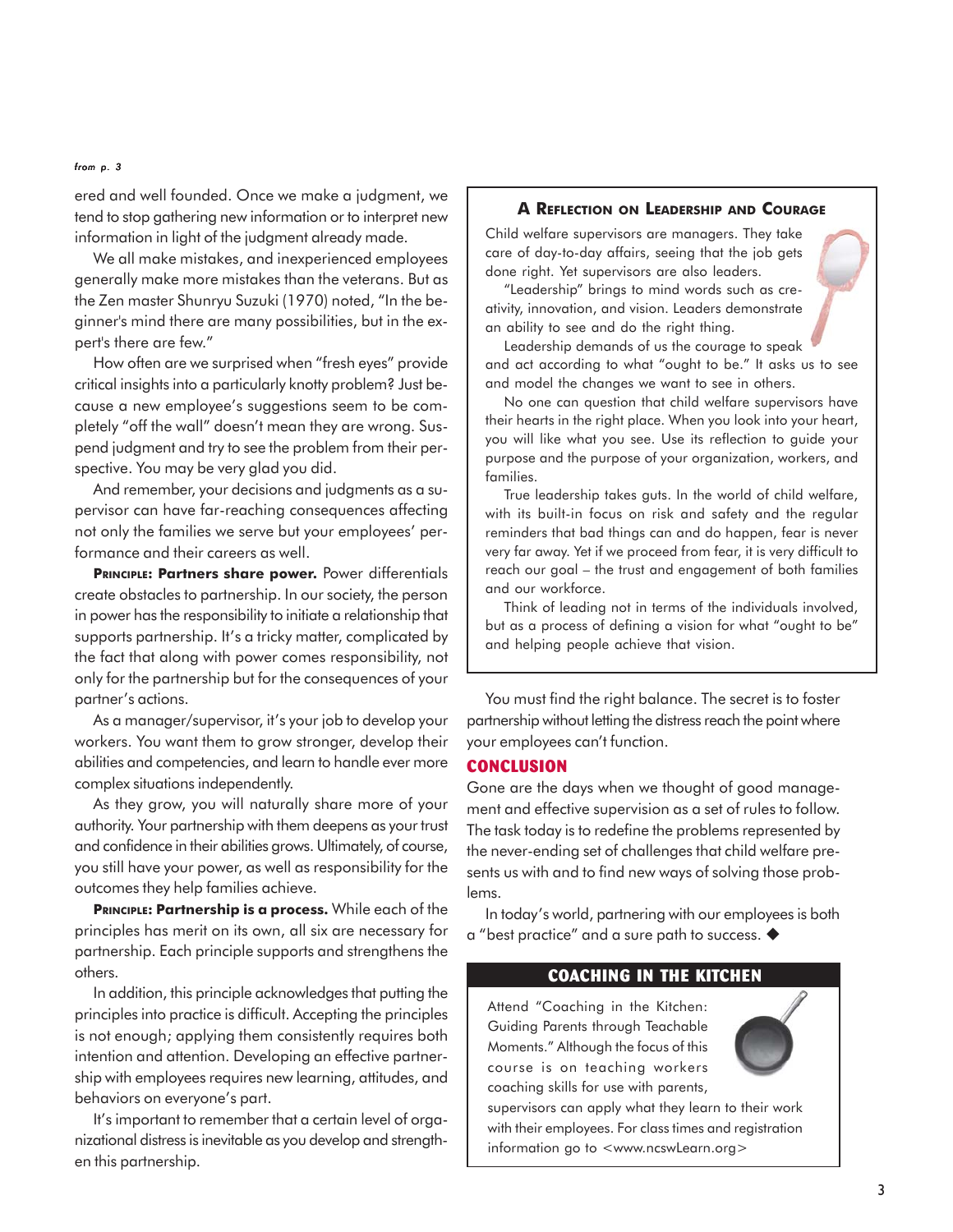# **OUTLINE FOR A SUPERVISORY CONFERENCE**

*Reprinted with permission from the Pennsylvania Child Welfare Training Program, 2008 <http://www.pacwcbt.pitt.edu>*

### **PREPARATION**

- What is my agenda for this conference?
- What are the key safety and high risk-related cases and issues I must review?
- What professional goals do I want to reinforce and support with this worker?
- What are the performance issues I want to address?
- Have I protected the conference time so I won't be unnecessarily interrupted or distracted?
- What are the worker's questions or issues from the last conference that I need to be prepared to address in this conference?
- Are there issues or information from administration that I need to share in this conference?
- Have I shared my agenda with the worker so the worker is able to prepare?
- Has the worker had an opportunity for input into the agenda?
- Have I prepared myself to focus and listen objectively and "lead from one step behind" (Tuning-in skills; solution-focused values and questions)?
- Have I considered the worker's learning/work style in preparing the conference environment and my engagement style?

## **ENGAGEMENT**

- Greet the supervisee.
- Small talk, if appropriate for worker's learning/work style.
- Review and confirm agenda, adding new items based on worker/supervisor input.

### **WORK PHASE**

- Ask the worker to review a selected case.
- Ask worker about any changes in demographics, household composition, or whereabouts.

### **Examples of solution-focused questions useful in exploring the area of safety.**

- Ask the worker for last safety assessment results and current safety plan.
- Ask the worker if child remains safe.
- Using scaling, ask the worker to assign a number that reflects the worker's confidence level about the child remaining safe, with 0 being no confidence at all and 10 being very confident.
- Ask the worker for information and observations that led the worker to assign that confidence number, especially exceptions to the problem behaviors and/or evidence of client making more effective use of

strengths.

• Ask the worker what the client or others need to do to increase that number by one point.



- Ask what he or she believes the worker needs to do or continue to do to help the client reach that one point improvement.
- Ask what the worker needs in terms of supervisor support, training, etc. to effectively support the client's progress in meeting service/permanency goals.

NOTE: The above questions can be modified to review current levels of risk and/or service plan objectives and to explore client and worker strengths and opportunities to promote positive change.

## **Ask worker about client's goals/"Miracle" (personal goals; family goals; well-being issues).**

- What are the strengths that the client possesses that can contribute to accomplishment of the "Miracle"?
- Has the client experienced any small part of the "Miracle"?
- What can the worker do to further support positive movement toward the "Miracle"?

### **Review worker's professional goals**

(This review can be done periodically on a schedule determined by the supervisor and worker).

- Review goals
- Ask what the worker is presently doing to move toward accomplishing professional goals.
- Ask how well these efforts are working.
- Ask what else the worker can do.
- Ask what the worker needs from the supervisor and/ or others to continue positive movement toward accomplishment of professional goals.

### **TRANSITION/ENDING PHASE**

- Give/receive feedback about what was useful to the worker and what was less useful.
- Prepare tentative agenda for next supervisory meeting.
- Assign tasks that need to be accomplished in preparation for next conference with timeframes.
- Thank worker for preparation, presentation of information, and feedback.

Excerpted from the course *521 Strength-Based, Solution-Focused Supervision*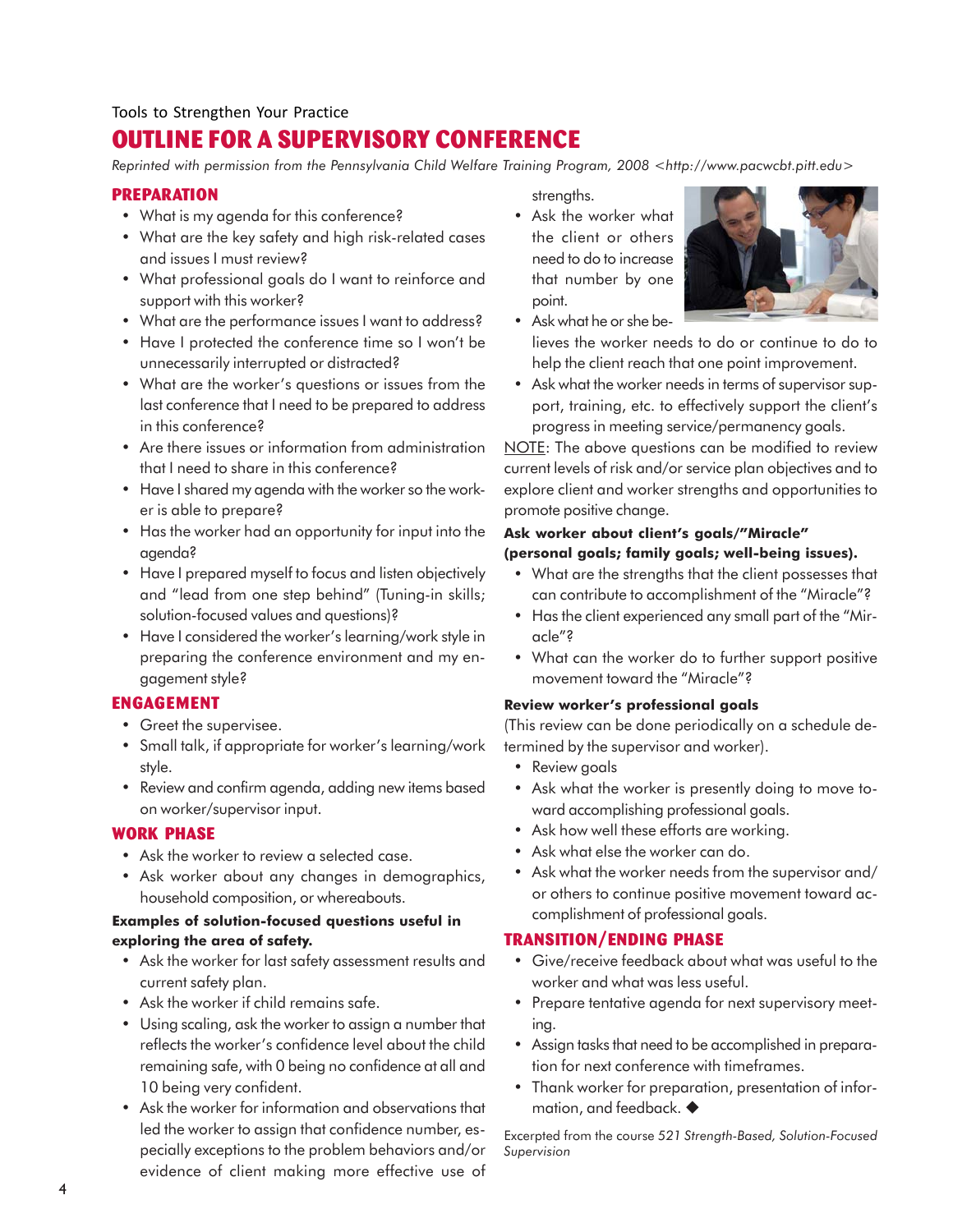# **SUPERVISORS AND CHILD AND FAMILY TEAM MEETINGS** Engaging Workers and Families

Child and family team meetings (CFTs) are a central strategy in North Carolina's child welfare system. Child welfare professionals participating in CFTs need to be able to represent the agency with confidence, prepare families for meetings, and help the family engage and build its natural support network. It can be a challenging job.

It's also an important one: as the plans and recommendations produced by these meetings become more accepted by courts and other key partners, they can have a big impact on what ultimately happens to children and their families.

With so much at stake, supervisors have a clear interest in ensuring that CFTs are done well. Here are some tips, based on interviews with experienced supervisors and CFT experts, that supervisors can use to ensure CFTs are as successful as possible. In all of this, the supervisor's presence at the CFT meeting itself is an important factor. **BEFORE**

**Set the tone in your agency**. Use supervisory and staff meetings to emphasize how useful CFTs can be for engaging families, demonstrating the agency's desire to respectfully partner with them, and for ensuring safety and other positive outcomes for children.

**Contribute to the prep work**. Successful CFTs require



There is so much at stake during CFTS: supervisors have a clear interest in ensuring that they're done well.

adequate preparation. Without taking over the process, supervisors must ensure that the worker and all parties understand the specific purpose of the meeting at hand and the principles that should guide all CFTs. You can find these principles in Chapter VII of North Carolina's child welfare manual: http://info.dhhs.state.nc.us/ olm/manuals/dss/csm-55/man/.

**Support your staff.** Prior to the meeting, spend time one-on-one with the worker to discuss how to prepare family members for the meeting. Identify ways to overcome blockages, such as the family's inability or unwillingness to invite supporters to the meeting. Ask explorato-

ry questions such as, "What are ways you might work with the family to brainstorm people to come to the meeting?" Be consistent in emphasizing this as an important part of practice with families. Later on, follow up by asking, "Did those questions I suggested work with the family?"

**Be clear about your role**. If a supervisor and worker are aligned in their understanding of their roles prior to a meeting, they stand a greater chance of having a solid partnership during the meeting. This partnership will communicate to others around the table that the worker is the person to go to with questions.

**If you can't attend . . .** As explained below, it can be extremely beneficial to everyone involved when *cont. p. 6*

## **ADVANTAGES OF HAVING SUPERVISORS PRESENT AT CFTS**

**Benefits for Families**. When workers must present unpopular information in the meeting, families may need reassurance that what they are hearing from a worker is the reality. Having the supervisor on hand to confirm a worker's assertions depersonalizes the situation for the family. They are more likely to see that things are the way they are because of law and agency policy, rather than the whim of the worker.

A supervisor's presence can also convey to families the agency's commitment to the team process.

**Benefits for Workers**. Staff of all experience levels benefit when supervisors attend CFTs. New workers can find the supervisory presence reassuring as they gain experience in representing the agency and explaining its policies and mandates within the team setting.

For all staff, supervisor participation in meetings can lead to better alignment in decisions. As one supervisor puts it, "When I'm not there, I don't always like the outcome. It is not fair to my worker to question the way things went in the meeting after the fact. Supervisors can really throw a wrench in the process if the worker comes out and says 'we decided x' and after the fact, I say that he should have done 'y' instead."

Having the supervisor in the room to maintain the agency's position can reinforce a worker's efforts. Workers may feel



most supported at times when the agency has to hold to a tough stance.

**Benefits for Supervisors**. Supervisors gain a firsthand perspective of case progress and what workers are experiencing in their daily work, enabling them to offer the kinds of tangible support likely to make a difference for individual workers and the agency as a whole.

Also, by taking time to help a worker prepare for a CFT meeting and listen to concerns, a supervisor extends critical support that may in the long run help to alleviate burnout and increase staff morale and retention.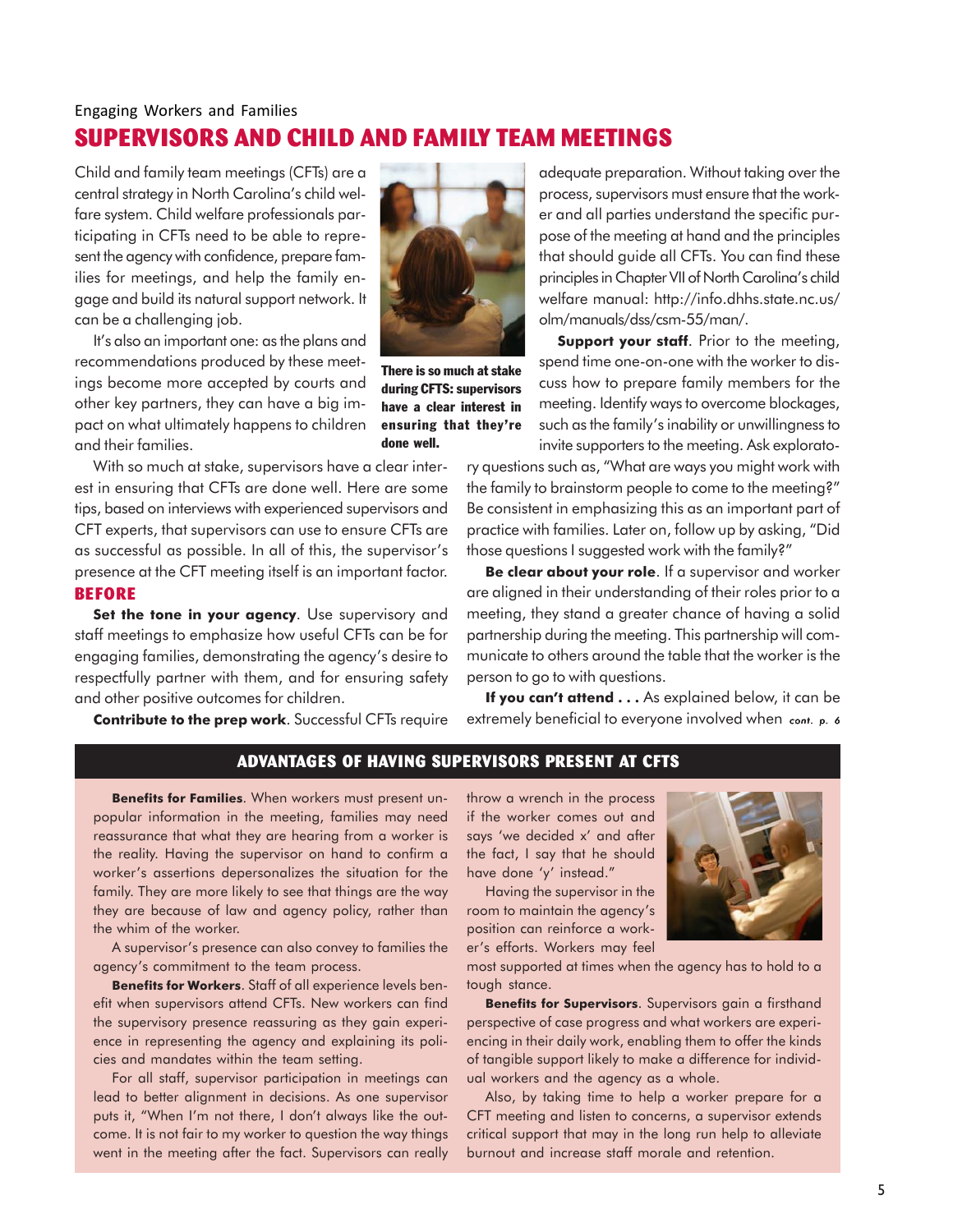#### *from p. 4*

supervisors attend CFTs. However, if you will not be attending a CFT, be sure the worker knows how to get in touch with you or another supervisor, and that they are confident they will be supported and backed up during the meeting, should they need it.

## **AT THE MEETING**

Being part of a CFT meeting helps supervisors see firsthand the reality of the risk, family dynamics, and other aspects of a case. It can also help supervisors identify ways to develop, support, and retain their staff. Because most supervisors don't have time to shadow staff in the field, CFTs can be an opportunity to get insight into their level of practice—where a staff member is strong and where they need coaching and training.

CFTs also provide an opportunity for the supervisor to model good practice for the worker. By demonstrating a family-centered approach and good communication skills, a supervisor enhances staff learning.

Here are some things supervisors attending CFTs can do to ensure meetings are productive:

**Reassure families, if necessary**. Even when communication has been good prior to the meeting, many families find CFTs intimidating. If they are on the same page regarding their roles in the meeting, workers and supervisors can find the right way to provide support and information to families and other team members. If necessary, reassure the family that, like the other professionals present, you are here to help them to resolve their situation successfully.

**Stick to your role**. When there has been good preparation, after the initial introduction, supervisors will need to say little aside from making a clear statement of the agency's position at the end or at key points—for example, to say, "If things don't go well, X will happen." If appropriate, talk in terms of timeframes, actions, and consequences. It's often better for statements of the "bottom line" to come from supervisors—they have the authority, so it helps to convey the seriousness of the situation.

**Use your power carefully**. Supervisors must use their authority and power carefully during CFTs. If they don't, things can go awry. As one worker shared, "I've been part of meetings where the supervisor unintentionally undermined the worker's power in the eyes of the family."

This can hurt more than the worker's relationship with the family. As one supervisor explained, "I've been in meetings where I overpowered the worker because she wasn't doing what she was supposed to. Bad outcome the family starts calling me! Supervisors, be very aware of your role in the meeting."

## **CFT PREP TIP: Identifying "Hot Buttons"**

Prior to a CFT, supervisors should help their workers identify what their "hot button" issues might be—for example, the worker may really recoil at the presence of family violence. If these issues are present in this family (e.g., abusive dad, alcoholic parent,



etc.), how will the worker leave this issue at the door during the meeting?

It's not easy for supervisors to do this. It's not easy for the worker. We all have hot button issues. But it helps no one if our reactions cloud our judgment.

#### **AFTER**

**Debrief**. When supervisors sit in on a CFT, they should take time soon afterwards to ask the staff member working with the family:

- How did that feel?
- What went well?
- Is there anything you would do differently?
- What about your role?
- What about mine?

Encourage learning by asking these kinds of questions and helping workers see the importance of taking time for reflection.

**Be positive**. During the conversation, reinforce good practice by discussing the strengths you saw the worker demonstrate. Give your supervisee a boost!

**Be constructive**. Talk about specific ways to enhance family engagement with the worker, if you observed this as a need. Create opportunities for skill development in areas such as modifying tone of voice or body language to open up communication with families.

**Spread the word!** Take time to celebrate CFT successes, sharing what went well with the rest of the team or the agency. Doing so creates a positive climate and can spark change you want to see in people's practice with families  $\triangle$ 

*Special thanks to the following for their contributions to this article: Jenny King, Holly McNeill, Billy Poindexter, and Katie Turk.*

#### **MAKING CFTS WORK FOR WORKERS**

To make CFTs work for families, supervisors must also make them work for workers. For example, can workers work after hours? Support flex time so there's a balance between taking care of families we work with and taking care of the families we live with. Advocate for changes in your agency to make high quality CFTs possible.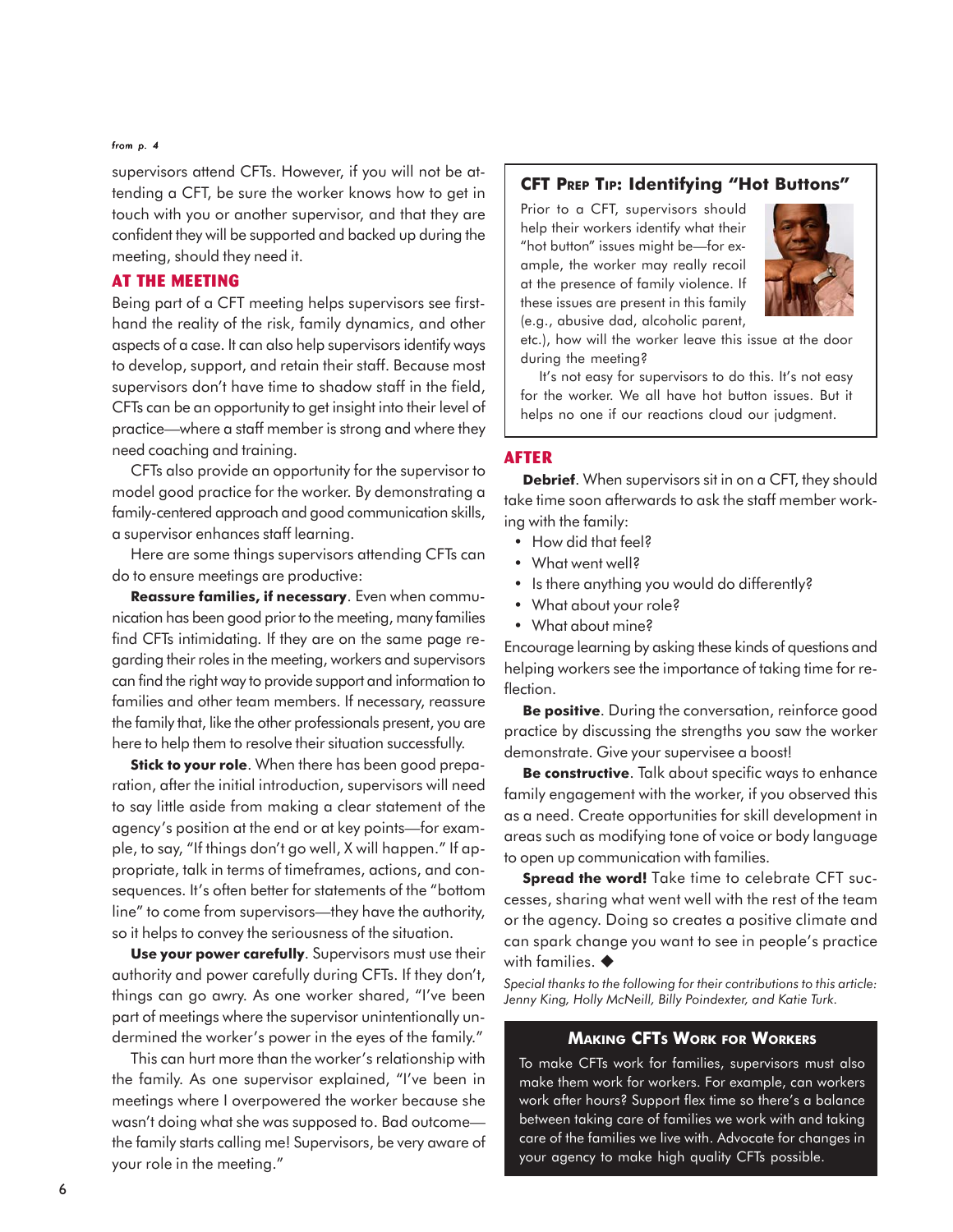## **SUPERVISORS TAKING THE LEAD ON BEST PRACTICES** Update on North Carolina's Child Welfare Supervision Advisory Committee

Efforts are being made to strengthen child welfare supervision on a number of fronts. The federal government has taken a strong interest in this issue, including funding training initiatives for supervisors and offering technical assistance and resources through the Children's Bureau Training and Technical Assistance Network. In addition, individual states, child welfare agencies, and supervisors are providing leadership in this area. That's definitely true here in North Carolina.

Since its formation in 2007, North Carolina's Child Welfare Supervision Advisory Committee has made important strides in shaping the future of child welfare supervision in our state. A majority of committee members are county DSS child welfare supervisors, with additional representation from the NC Division of Social Services.

An offshoot of the committee is a pilot of supervisory best practices in 10 county DSS agencies. As participating agencies implement recommended supervisory practices, the pilot group collects feedback so these practices can be enhanced for use in other DSS settings.

## **COMMITTEE ACCOMPLISHMENTS**

According to the Division's Candice Britt, the committee's accomplishments include:

- Served as advisory group to revisions in the Structured Decision-Making (SDM) tools.
- November 2008–present: Ongoing implementation of supervision best practices, including:
	- 1. Weekly contact with all staff
	- 2. At least 2 individual conferences per month for each supervisee
	- 3. Protecting that conference time by being truly available
	- 4. Using an agenda to guide the discussion
	- 5. Using a consistent tool to review case records
- Collected baseline data from county staff on "good supervision." The plan is to continue to collect data and monitor the impact on practice.
- Completed a time/study analysis regarding use of supervision time
- Created and promoted use of a supervisory tool kit site <www.ncdhhs.gov/dss/best\_practices\_pilot/>.

## **PARTICIPATION IN THE COMMITTEE**

The decision to participate in the committee's efforts is an investment that counties make on an individual basis. A meeting day away from the office every other month and participation in bi-monthly phone calls (1-2 hours) may

## **A RESOURCE SUPERVISORS SHOULD KNOW ABOUT**

Thanks to the Child Welfare Supervision Advisory Committee, supervisors in North Carolina have



a new county-to-county resource for sharing tools that help them do their jobs. You can post tools or descriptions of things you've tried (e.g., how you are staffing cases, how cases are transferred), that may be of interest to other supervisors. You can also see what other supervisors have posted, and borrow and adapt anything you wish. No need to reinvent the wheel!

Although available now, the tool kit is not finished. According to committee co-chair Kristy Perry, "Eventually we will land on some tools or approaches that we will endorse as best practices. . . The ultimate vision is that it would be for new supervisors. That way, supervisors would have something that works that they could use right off the bat. This could be a real boon for someone moving up from line worker to supervisor."

Although it does not specifically endorse these tools, the Division is interested in providing information that counties have found useful. You can find the tool kit at: http://www.ncdhhs.gov/dss/best\_practices\_pilot/

Want to share your county's tools? Contact Candice Britt at candice.britt@dhhs.nc.gov.

seem challenging, particularly as resources and personnel are stretched in the current economic climate. However, according to committee co-chair Kristy Perry, "that time away from the office is worth it to the agency in terms of enhanced supervisor performance."

"To me," she says, "it's really sharpening the saw while you're gone."

In addition to the benefits this professional network provides to supervisors and their respective counties, North Carolina stands to gain from the progressive work of this committee.

For more information on the committee, contact co-chairs Kristy Perry (Person County DSS, kperry@personcounty.net) or Bridget Happney (Mecklenburg Co. DSS, bridget.happney@mecklenburgcountync.gov), or Candice Britt (NC Division of Social Services, 919/334-1138, candice.britt@dhhs.nc.gov). ◆